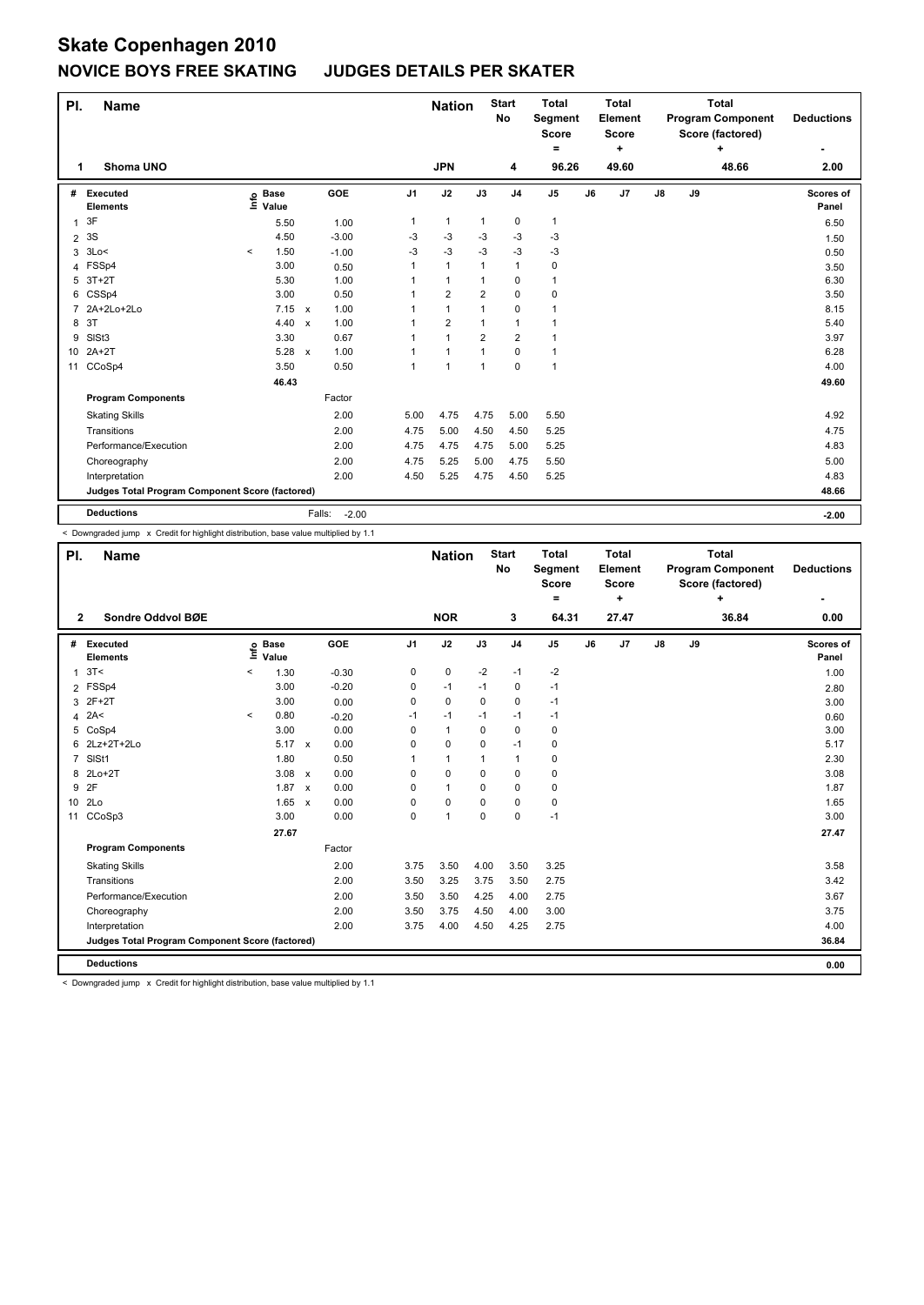## **Skate Copenhagen 2010 NOVICE BOYS FREE SKATING JUDGES DETAILS PER SKATER**

| PI.            | <b>Name</b>                                     |              |                      |              |                   |                | <b>Nation</b> |      | <b>Start</b><br>No | <b>Total</b><br><b>Segment</b><br><b>Score</b><br>۰ |    | <b>Total</b><br>Element<br><b>Score</b><br>٠ |    |    | <b>Total</b><br><b>Program Component</b><br>Score (factored)<br>٠ | <b>Deductions</b>  |
|----------------|-------------------------------------------------|--------------|----------------------|--------------|-------------------|----------------|---------------|------|--------------------|-----------------------------------------------------|----|----------------------------------------------|----|----|-------------------------------------------------------------------|--------------------|
| 3              | <b>Mandus THORMAN</b>                           |              |                      |              |                   |                | <b>SWE</b>    |      | 6                  | 54.35                                               |    | 21.53                                        |    |    | 33.82                                                             | 1.00               |
| #              | <b>Executed</b><br><b>Elements</b>              | ١nfo         | <b>Base</b><br>Value |              | GOE               | J <sub>1</sub> | J2            | J3   | J <sub>4</sub>     | J <sub>5</sub>                                      | J6 | J7                                           | J8 | J9 |                                                                   | Scores of<br>Panel |
| 1              | 2Lz                                             |              | 1.90                 |              | $-0.20$           | 0              | $-1$          | $-1$ | $-2$               | 0                                                   |    |                                              |    |    |                                                                   | 1.70               |
| $\overline{2}$ | 2Lo                                             |              | 1.50                 |              | 0.00              | 0              | 0             | 0    | 0                  | 0                                                   |    |                                              |    |    |                                                                   | 1.50               |
| 3              | 3T<                                             | $\,<\,$      | 1.30                 |              | $-0.87$           | -3             | $-2$          | -3   | -3                 | -2                                                  |    |                                              |    |    |                                                                   | 0.43               |
| 4              | SISt <sub>2</sub>                               |              | 2.30                 |              | 0.00              | 0              | $\mathbf 0$   | 0    | $\mathbf{1}$       | 0                                                   |    |                                              |    |    |                                                                   | 2.30               |
| 5              | CSSp2                                           |              | 2.30                 |              | 0.33              | 1              | $\mathbf{1}$  | 0    | 0                  | $\mathbf{1}$                                        |    |                                              |    |    |                                                                   | 2.63               |
| 6              | 2A<                                             | $\,<\,$      | 0.88                 | $\mathsf{x}$ | $-0.50$           | -3             | $-3$          | $-3$ | $-3$               | $-3$                                                |    |                                              |    |    |                                                                   | 0.38               |
| 7              | FSSp2                                           |              | 2.30                 |              | 0.00              | 0              | 0             | 0    | 0                  | 0                                                   |    |                                              |    |    |                                                                   | 2.30               |
| 8              | $2A < +SEQ$                                     | $\checkmark$ | 0.70                 | $\mathsf{x}$ | $-0.50$           | $-3$           | 0             | $-3$ | $-3$               | $-3$                                                |    |                                              |    |    |                                                                   | 0.20               |
|                | 9 2F+2T                                         |              | 3.30                 | $\mathsf{x}$ | 0.00              | 1              | 0             | 0    | 0                  | 0                                                   |    |                                              |    |    |                                                                   | 3.30               |
|                | 10 2Lz+2T                                       |              | 3.52                 | $\mathsf{x}$ | $-0.73$           | $-2$           | $-2$          | $-2$ | $-3$               | $-3$                                                |    |                                              |    |    |                                                                   | 2.79               |
| 11             | CCoSp4                                          |              | 3.50                 |              | 0.50              | $\mathbf{1}$   | 1             | 0    | $\mathbf{1}$       | $\mathbf{1}$                                        |    |                                              |    |    |                                                                   | 4.00               |
|                |                                                 |              | 23.50                |              |                   |                |               |      |                    |                                                     |    |                                              |    |    |                                                                   | 21.53              |
|                | <b>Program Components</b>                       |              |                      |              | Factor            |                |               |      |                    |                                                     |    |                                              |    |    |                                                                   |                    |
|                | <b>Skating Skills</b>                           |              |                      |              | 2.00              | 3.50           | 4.00          | 3.25 | 3.75               | 3.00                                                |    |                                              |    |    |                                                                   | 3.50               |
|                | Transitions                                     |              |                      |              | 2.00              | 3.50           | 3.50          | 3.00 | 3.25               | 2.75                                                |    |                                              |    |    |                                                                   | 3.25               |
|                | Performance/Execution                           |              |                      |              | 2.00              | 3.25           | 3.75          | 3.25 | 3.50               | 3.00                                                |    |                                              |    |    |                                                                   | 3.33               |
|                | Choreography                                    |              |                      |              | 2.00              | 3.50           | 4.25          | 3.50 | 3.50               | 3.00                                                |    |                                              |    |    |                                                                   | 3.50               |
|                | Interpretation                                  |              |                      |              | 2.00              | 3.75           | 4.25          | 3.00 | 3.25               | 2.75                                                |    |                                              |    |    |                                                                   | 3.33               |
|                | Judges Total Program Component Score (factored) |              |                      |              |                   |                |               |      |                    |                                                     |    |                                              |    |    |                                                                   | 33.82              |
|                | <b>Deductions</b>                               |              |                      |              | Falls:<br>$-1.00$ |                |               |      |                    |                                                     |    |                                              |    |    |                                                                   | $-1.00$            |

< Downgraded jump x Credit for highlight distribution, base value multiplied by 1.1

| PI.             | <b>Name</b>                                     |                            |              |         | <b>Nation</b>  |             | <b>Start</b><br>No | <b>Total</b><br>Segment<br><b>Score</b><br>۰ |                | <b>Total</b><br>Element<br><b>Score</b><br>٠ |       |               | <b>Total</b><br><b>Program Component</b><br>Score (factored)<br>٠ | <b>Deductions</b> |                    |
|-----------------|-------------------------------------------------|----------------------------|--------------|---------|----------------|-------------|--------------------|----------------------------------------------|----------------|----------------------------------------------|-------|---------------|-------------------------------------------------------------------|-------------------|--------------------|
| 4               | <b>Francesco BELLOMO</b>                        |                            |              |         |                | <b>ITA</b>  |                    | 5                                            | 54.29          |                                              | 23.63 |               |                                                                   | 32.66             | 2.00               |
| #               | Executed<br><b>Elements</b>                     | e Base<br>E Value<br>Value |              | GOE     | J <sub>1</sub> | J2          | J3                 | J <sub>4</sub>                               | J <sub>5</sub> | J6                                           | J7    | $\mathsf{J}8$ | J9                                                                |                   | Scores of<br>Panel |
| 1               | $2A+1T$                                         | 3.90                       |              | 0.00    | 0              | $-1$        | 0                  | 0                                            | 0              |                                              |       |               |                                                                   |                   | 3.90               |
|                 | 2 CCoSp4                                        | 3.50                       |              | 0.00    | 0              | $\mathbf 0$ | $\mathbf 0$        | $\mathbf 0$                                  | 0              |                                              |       |               |                                                                   |                   | 3.50               |
| 3               | SISt <sub>2</sub>                               | 2.30                       |              | 0.00    | 0              | $\mathbf 0$ | $\Omega$           | $\mathbf 0$                                  | 0              |                                              |       |               |                                                                   |                   | 2.30               |
| $\overline{4}$  | 2A                                              | 3.85                       | $\mathsf{x}$ | 0.00    | $\Omega$       | 0           | $\Omega$           | 0                                            | 0              |                                              |       |               |                                                                   |                   | 3.85               |
| 5               | 2F                                              | 1.87                       | $\mathsf{x}$ | $-1.00$ | -3             | $-3$        | -3                 | $-3$                                         | $-3$           |                                              |       |               |                                                                   |                   | 0.87               |
| 6               | 2F                                              | 1.87                       | $\mathsf{x}$ | 0.00    | 0              | $\mathbf 0$ | 0                  | 0                                            | $-1$           |                                              |       |               |                                                                   |                   | 1.87               |
|                 | 7 2T                                            | 1.43                       | $\mathsf{x}$ | $-1.00$ | $-3$           | $-3$        | -3                 | $-3$                                         | $-3$           |                                              |       |               |                                                                   |                   | 0.43               |
| 8               | FSSp2                                           | 2.30                       |              | $-0.30$ | $-1$           | 0           | $-1$               | $-1$                                         | $-1$           |                                              |       |               |                                                                   |                   | 2.00               |
| 9               | 1S                                              | 0.44                       | $\mathsf{x}$ | 0.00    | 0              | $\mathbf 0$ | 0                  | $\mathbf 0$                                  | 0              |                                              |       |               |                                                                   |                   | 0.44               |
| 10 <sup>1</sup> | 2F                                              | 1.87                       | $\mathsf{x}$ | 0.00    | $-1$           | 0           | $\Omega$           | 0                                            | 0              |                                              |       |               |                                                                   |                   | 1.87               |
| 11              | CSSp3                                           | 2.60                       |              | 0.00    | 0              | $\mathbf 0$ | 0                  | $\mathbf 0$                                  | $\mathbf 0$    |                                              |       |               |                                                                   |                   | 2.60               |
|                 |                                                 | 25.93                      |              |         |                |             |                    |                                              |                |                                              |       |               |                                                                   |                   | 23.63              |
|                 | <b>Program Components</b>                       |                            |              | Factor  |                |             |                    |                                              |                |                                              |       |               |                                                                   |                   |                    |
|                 | <b>Skating Skills</b>                           |                            |              | 2.00    | 3.50           | 3.75        | 3.25               | 3.50                                         | 3.00           |                                              |       |               |                                                                   |                   | 3.42               |
|                 | Transitions                                     |                            |              | 2.00    | 3.25           | 3.50        | 3.00               | 3.00                                         | 3.00           |                                              |       |               |                                                                   |                   | 3.08               |
|                 | Performance/Execution                           |                            |              | 2.00    | 3.00           | 3.75        | 3.25               | 3.00                                         | 2.75           |                                              |       |               |                                                                   |                   | 3.08               |
|                 | Choreography                                    |                            |              | 2.00    | 3.50           | 3.50        | 3.50               | 3.50                                         | 2.75           |                                              |       |               |                                                                   |                   | 3.50               |
|                 | Interpretation                                  |                            |              | 2.00    | 3.50           | 3.50        | 3.00               | 3.25                                         | 2.75           |                                              |       |               |                                                                   |                   | 3.25               |
|                 | Judges Total Program Component Score (factored) |                            |              |         |                |             |                    |                                              |                |                                              |       |               |                                                                   |                   | 32.66              |
|                 | <b>Deductions</b>                               |                            | Falls:       | $-2.00$ |                |             |                    |                                              |                |                                              |       |               |                                                                   |                   | $-2.00$            |

x Credit for highlight distribution, base value multiplied by 1.1